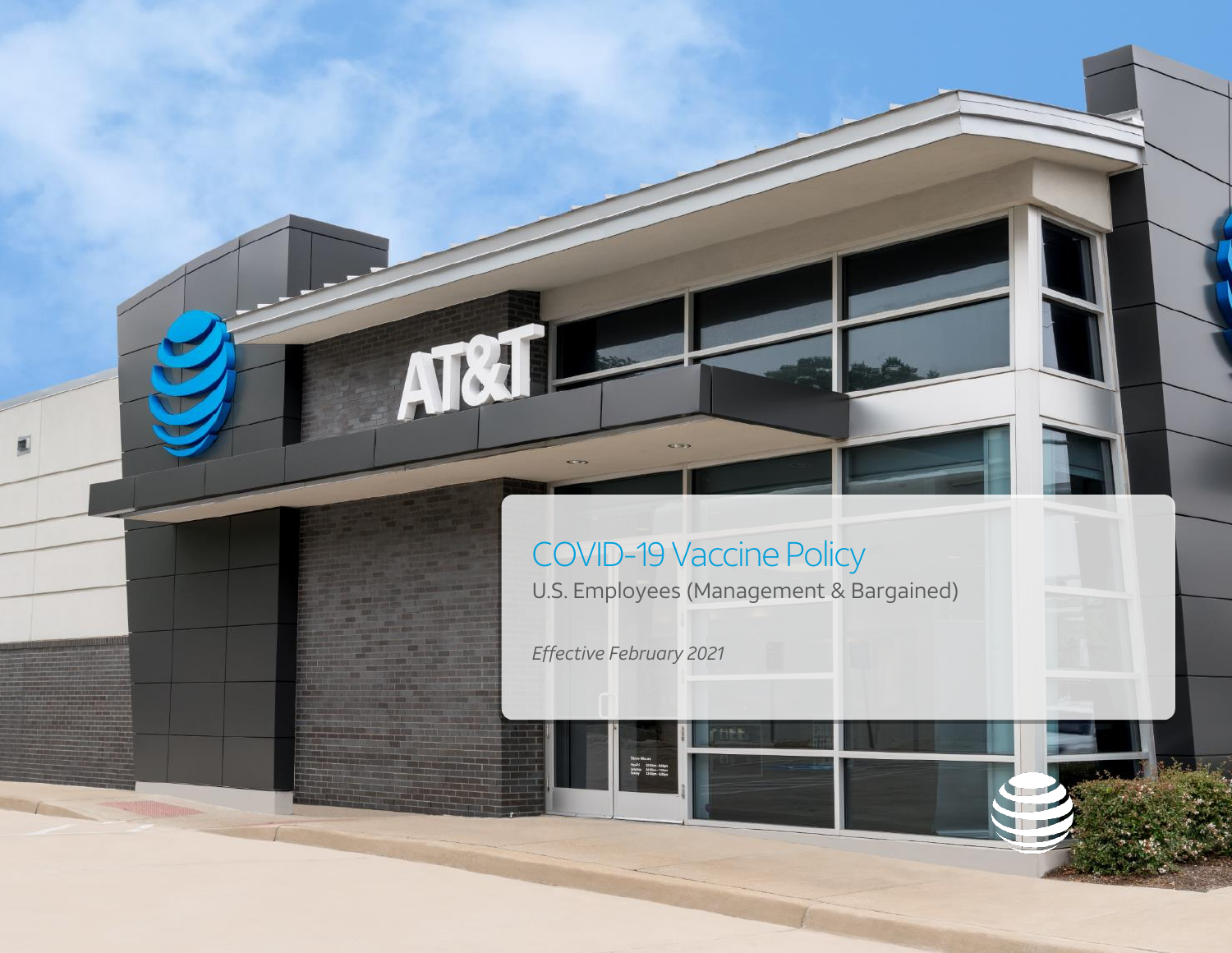# The Policy

The federal government, through *[Operation Warp Speed](https://www.hhs.gov/coronavirus/explaining-operation-warp-speed/index.html)*, has been working since the pandemic started to make one or more COVID-19 vaccines available as soon as possible.

While at this time, **AT&T is not requiring employees to get a COVID-19 vaccine**, the health and safety of our employees and customers remains our top priority. For that reason, **AT&T strongly encourages employees get a COVID-19 vaccine when it becomes available to them**. COVID-19 vaccination is voluntary, and employees should consult a healthcare provider to decide if it is right for them.

Note: At this time, employees who receive a COVID-19 vaccine are still required to follow al[l Workplace Behaviors and Expectations, including social distancing](https://hronestop.web.att.com/documents/33859/35375/Workplace+Behavior+%26+Face+Covering+Guidelines.pdf/ef18b3cb-cf45-271d-b409-d8163fb34932)  [and following the Face Covering Guidelines.](https://hronestop.web.att.com/documents/33859/35375/Workplace+Behavior+%26+Face+Covering+Guidelines.pdf/ef18b3cb-cf45-271d-b409-d8163fb34932) As adoption increases, this policy will be reevaluated and updated as appropriate.

### Benefits Coverage & Cost

The cost of the vaccine will be covered under AT&T Medical Plans. Employees may need to present their health insurance information to the vaccine provider(s) to cover the cost of the vaccine.

*[More information on COVID-19 Benefits Coverage](https://directpath.dcatalog.com/v/202012---SMM---Updates-to-HW-Programs-due-to-COVID-19-Pandemic---78-54467/) is available here.* 

# Time Off for Vaccination

Employees who are unable to get vaccinated during non-work hours or at an appointment sponsored/arranged by the company will be provided up to 4 hours of paid time off to receive a single-dose vaccination or up to 8 hours of paid time off to receive a vaccine that requires two doses. Employees must schedule the time off to get vaccinated in accordance with normal vacation/PTO scheduling processes and availability will be based on needs of the business.

# Employees are only eligible to receive paid time off for one vaccination cycle (one, paid absence of up to four hours for a single dose vaccine or two, paid absences of up to four-hours each for a two-dose vaccine).

Employees **MUST** attest they have received all prescribed doses through the *[COVID-19 Vaccine Attestation](https://www.att.com/covid19vaccine)* (available via MyWorkLife and YesOkay) if they used the paid time off provided by this policy. AT&T reserves the right to request proof of vaccination. Time records will be audited. Falsification of time records and/or proof of vaccination is a Code of Business Conduct violation subject to discipline, up to and including termination of employment.

*[Detailed information on how to code time off for vaccination is available in the Vaccine Policy FAQs](https://hronestop.web.att.com/documents/33859/14758d7d-170a-115e-c3ee-b175cf84dc11)*.